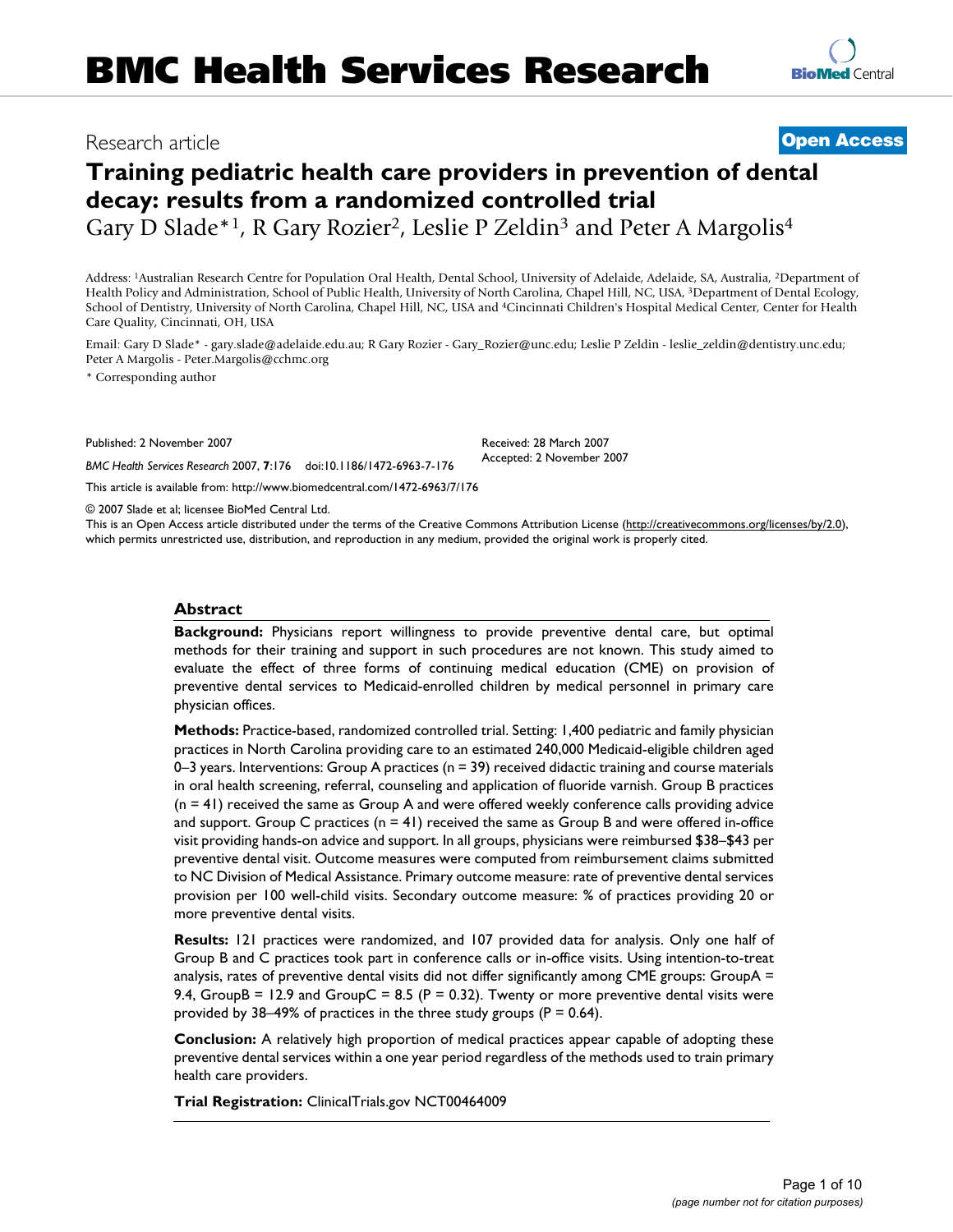## **Background**

Dental decay persists as a serious public health problem among young children, particularly those living in lowincome households who are further disadvantaged in gaining access to dental care [1]. Only 22% of general dentists in North Carolina (NC) see at least 40 child Medicaid patients per year [2] and in 2001, only 14% of Medicaideligible children aged less than 2–3 years made a dental visit [3]. In contrast, visits to primary care physicians are the norm during children's first few years of life. Surveys of physicians suggest that they are willing to provide preventive dental care for their pediatric patients. Lewis et al [4] found that 74% of US pediatricians expressed a willingness to apply fluoride varnish, a concentrated form of sodium fluoride that is effective when used by dentists [5] and safe [6] for prevention of decay in children.

Yet little is known about the type of instruction and support that would be needed in order for primary health care providers to effectively adopt preventive dental procedures. Systematic reviews of continuing medical education (CME) conclude that it has limited effectiveness when provided in a single session of didactic instruction [7-10]. We and others have developed enhancements to traditional CME programs that provide feedback and offer in-office support for physicians and their staff as they adopt new procedures [11]. There is evidence that those additional measures, when added to didactic instruction, are effective in promoting counseling of parents in anticipatory guidance for pediatric health maintenance [12]. Similarly, we found that CME enhancements were effective in promoting physicians' adoption of immunizations and screenings guidelines [11].

The primary aim of this study was to compare the impact of three forms of CME on provision of preventive dental services to Medicaid-enrolled children within primary care physicians' offices in NC. We hypothesized that didactic instruction, alone, would be insufficient to produce meaningful rates of preventive dental services provision, but that additional in-office support offered to physicians and staff would result in provision of services at a rate that was comparable to dentists' provision of preventive dental services to Medicaid-eligible children. This expectation was based on our experience from a pilot study in which 66 NC medical practices were provided with conventional CME classes in the provision of preventive dental services. Subsequently, 890 Medicaid-eligible children received preventive dental services in the threemonth period (2/16/00 to 5/26/00), equivalent to a rate of 8.7% among all Medicaid-enrolled children attending those practices during the period. However, among a subset of three pediatric practices that received additional inoffice support, preventive dental services were provided to 18.3% of their patients in the target population. We judged the latter to be a "useful" rate of service provision when judged against the reported 20% of Medicaidenrolled children who reportedly receive preventive dental services in dental offices [13].

During planning for this study, there was speculation from members of our collaborating medical societies that practice characteristics such as practice size and type of specialty would influence rates of adoption, in addition to any effects of CME. Specifically, there was a belief that practices that saw relatively small numbers of Medicaideligible children aged less than 3 years would be less likely to incorporate preventive dental services into their clinic routine, and therefore be less likely to provide these services. Hence, a secondary aim was to identify characteristics of physicians' practices that were associated with provision of preventive dental services.

# **Methods**

### *Settings and locations*

In January 2001, the NC Division of Medical Assistance (DMA) began a statewide program that reimbursed physicians for provision of preventive dental services comprising oral screening, referral as needed, parent/caregiver education, and fluoride varnish application. Reimbursement initially was \$43 for a child's first visit where all three services were provided and \$35 for subsequent visits by the same child. Reimbursement was limited to services provided to Medicaid-enrolled children aged from birth to the third birthday, with up to a maximum of six visits per child. In order for practices to receive reimbursement, all medical personnel who were to provide the preventive services (physicians, physician assistants, nurses, medical office assistants) were required to undergo a CME program accredited by the NC Pediatrics Society (NCPS) and the NC Academy of Family Physicians (NCAFP). That CME program used the didactic components of CME provided to all practices in this study (described below).

The target population of practices for this study was private pediatric and family physician practices in North Carolina that provided care to Medicaid-eligible children. Excluded from the study were forty pediatric and family medicine practices that had participated in a related pilot program and six practices that were enrolled in a separate study of oral health promotion. Based on 1999 service provision data, there were 1,400 eligible medical practices in NC, with a patient base of 240,000 Medicaid-eligible children aged 0–3 years. We intended to enroll 120 practices from among a targeted group of 160 "high-volume" practices comprising 104 pediatric practices that provided care to between 434 and 14,750 Medicaid eligible children aged 0–3 yrs in 1999, and 56 family medicine practices that provided care to between 258 and 1,720 such children in 1999. The rationale was that "high volume"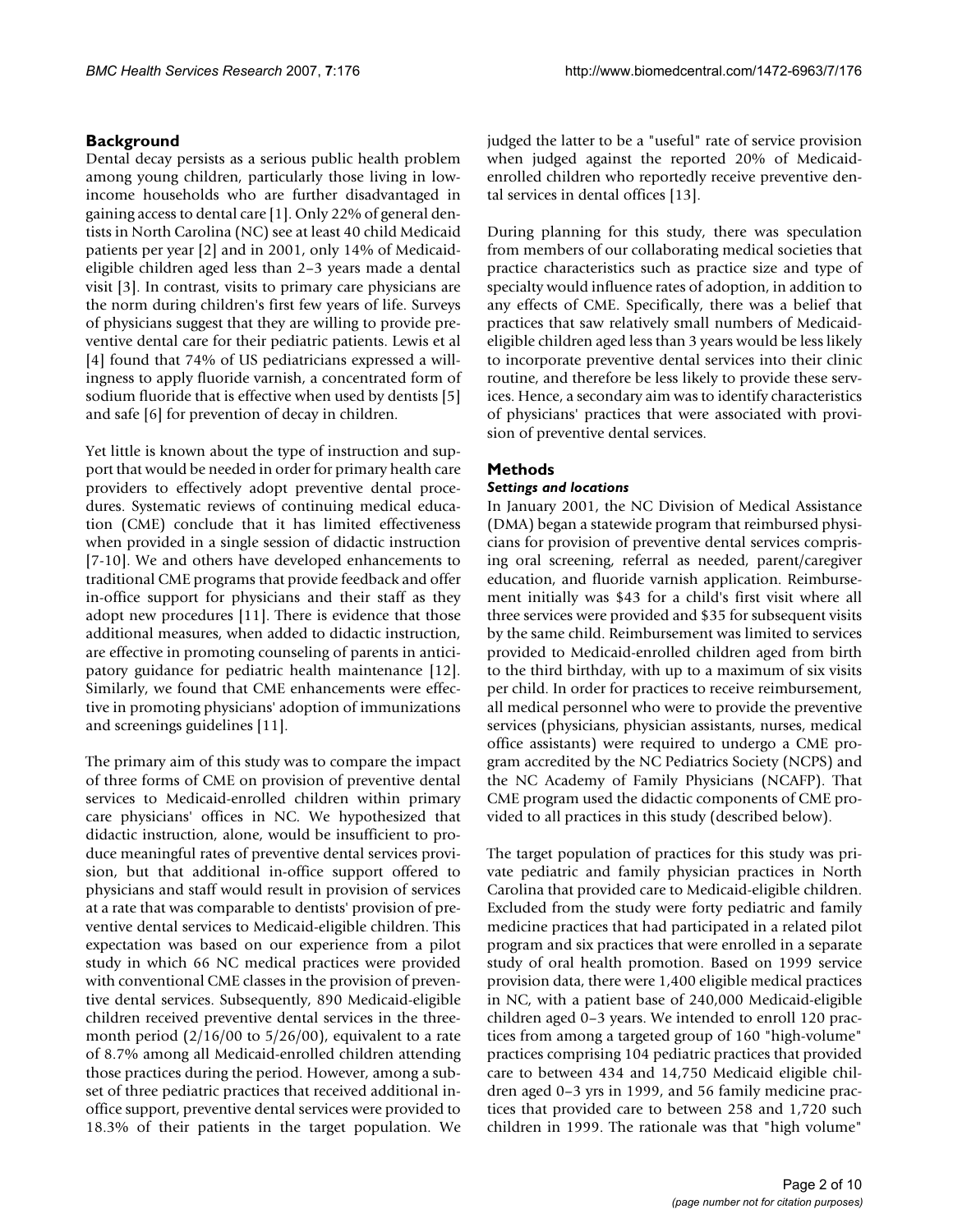practices potentially have the greatest population impact, and that they would optimize opportunities to detect an effect of enhanced CME, if it occurred. However, after the first six months of enrolment, it became necessary to open enrolment to all private pediatric and family physician practices, regardless of practice volume, in order to achieve the goal of 120 enrolled practices. Practices were recruited between January 2001 and February 2002. While neither the intended nor the actual sampling design could yield a sample of practices that was representative of all pediatric and family physician practices in NC, and hence lacked external validity, the method of random allocation meant that the study had internal validity for assessing the potential benefits of CME methods.

#### *Enrollment of practices*

Eligible practices that signified an intention to attend a CME class were sent information about this study together with questionnaires about practice characteristics. The information package explained that CME was required for all medical personnel (physicians, physician assistants, nurses, medical office assistants) who would provide the preventive dental services, and that we wished to enroll all such personnel in the study. Practices in which at least one physician completed a questionnaire prior to CME were regarded as enrolled practices. Enrolled practices were assigned at random to one of three forms of CME described below. A stratified, block randomization plan was developed using PC-PLAN software v1.0 [14]. Blocks comprising 12 practices of pediatric offices or family medicine offices were allocated in equal numbers to the three intervention groups. As each practice was enrolled, it was allocated by the study coordinator to the next randomlygenerated letter (A, B or C) within the relevant stratum (pediatric practice or family physician practice). Because it was not feasible to conceal allocation, each practice was advised in writing of its CME intervention group by the study coordinator.

#### *CME Interventions*

Medical personnel in Group A practices took part in a 90 minute lecture with slides, case-based presentations and discussions of the clinical interventions. The training program is described in detail elsewhere [15]. The lecture included instruction in children's dental development, common dental diseases and their prevention, screening, referral, counseling and fluoride varnish application. Attendees were provided with samples sufficient to provide fluoride varnish to 10 patients, written course materials providing instruction about clinical procedures, and parent information brochures. The application of fluoride varnish was demonstrated using a plastic model of teeth. All practices that undertook CME were mailed a newsletter periodically that reinforced information given in the CME course and also provided updates about oral health.

Medical personnel in Group B practices received the same intervention as group A and additionally were offered support through telephone conference calls once every two weeks. The conference calls used methods developed for "learning collaboratives" in which staff receive ongoing support from CME instructors and learn from one another as they begin to implement systems for preventive care in their practices [11]. The conference calls were moderated by research staff with clinical expertise in primary health care who had assisted in other interventions among NC pediatric and family medicine offices.

Medical personnel in Group C received the same intervention as Group B and were offered additional in-office support for implementation of preventive dental procedures provided by a dental hygienist. She visited offices and provided technical assistance and advice as needed to all office staff. The support varied from suggestions for record keeping to clinical procedures in application of varnish. In many instances, it included "hands on" demonstration of the varnish application, in which the dental hygienist demonstrated its application on one child in the practice, and then assisted while medical personnel applied varnish to other children. We sought to be flexible in the type of support provided during in-office visits recognizing that a single style and content of training would not suit all learners and all practices.

#### *Outcome measures*

The primary outcome measure was the rate of preventive dental services provision, computed as the number of children receiving preventive dental services divided by the number of children attending for a well-child visit. Rates were computed for the first 12 months following each practice's enrolment and for the period through June, 2003. The number of well-child visits during that period was used as denominator to compute the rate of service provision, adjusting for practice volume. A secondary outcome measure was defined as the proportion of enrolled practices that provided 20 or more preventive dental visits during the first 12 months following each practice's enrolment. This threshold was selected to permit comparison with findings from Mayer et al [2] who reported frequency of visits to dentists by Medicaid-eligible children.

#### *Sources of data*

Outcome measures were computed using reimbursement claims data submitted to the DMA and provided to the investigators covering periods of three months. The numerator was a count of the number of visits where reimbursement was provided for preventive dental preventive services. Because a single child's services could not be reimbursed more than once during a three-month period, this numerator number of visits was equivalent to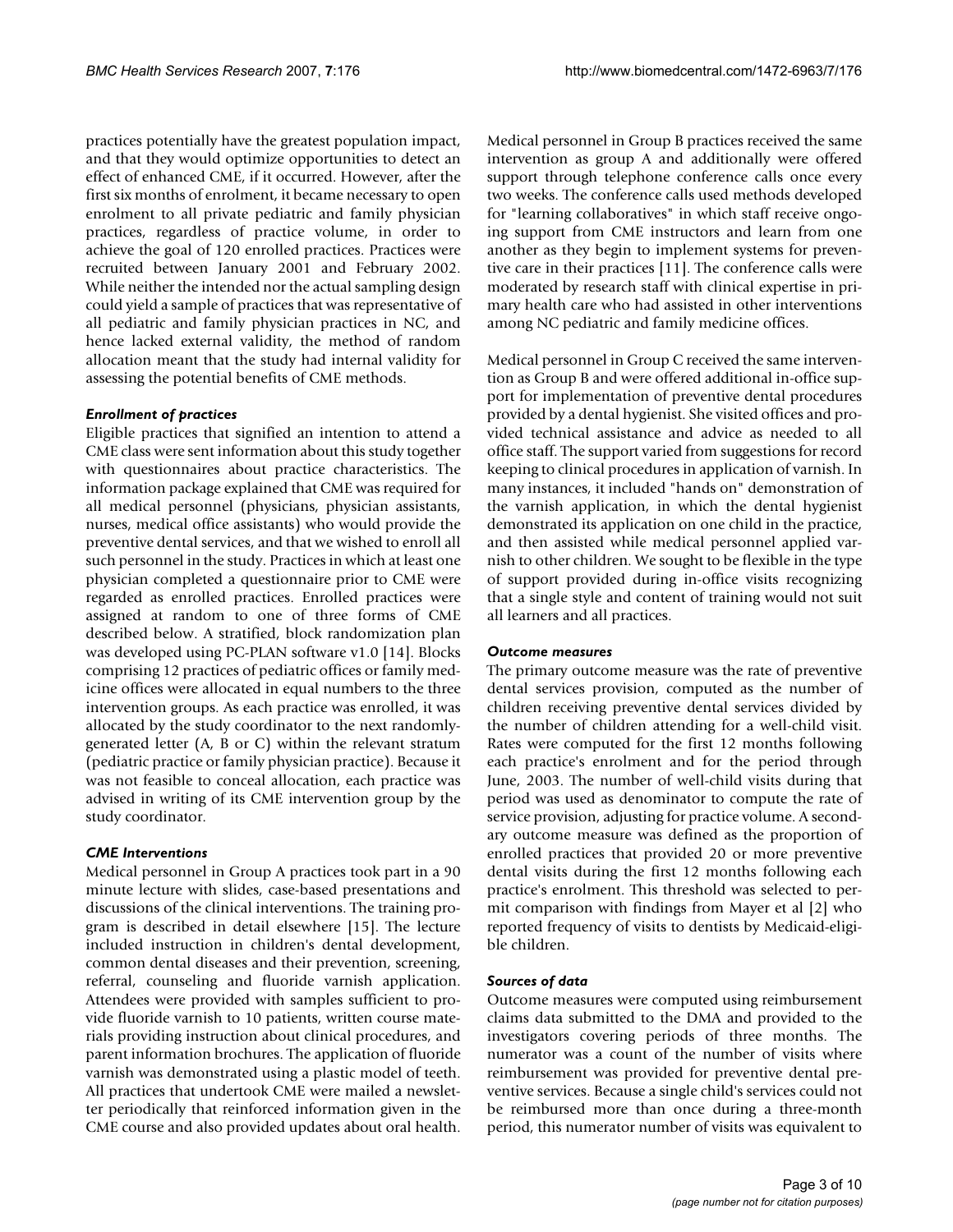the number of children who received preventive dental services. A second file provided by DMA contained the number of well-child visits by children aged less than three years for whom any medical services were reimbursed, and it was used to calculate the denominator for rates. Additional information about practices obtained from the same file included: the type of practice (pediatric or family physician); whether or not the practice was one of the 160 practices targeted for recruitment, and, among those targeted practices, the number of Medicaid-enrolled patients seen in 1999, as recorded in the sampling frame. Practices were also classified according to the number of well-child visits they provided during the study period, dichotomized as fewer than 825 well-child visits/year versus 825 or more well-child visits per year. The two files were linked for analysis using the practice's unique identification code.

#### *Statistical analysis*

Consistent with CONSORT requirements for analysis of randomized controlled trials, we undertook statistical evaluation using "intention-to-treat" analysis, where outcomes were evaluated among all randomized practices, regardless of their uptake of CME interventions. The rate of preventive dental service provision was computed for each practice by summing separately the numerator number of preventive dental visits in each quarter and the denominator number of well-child visits in each quarter and computing the quotient. To evaluate our primary aim, rates of preventive dental service provision for each CME group were compared using data from all quarters from practice enrollment through June 2003 and for only the first four quarters (i.e. 12 months) following enrolment. Rates were compared statistically using Poisson regression. In order to adjust for over-dispersion, we adjusted all standard errors and test statistics by a scale parameter equal to the square root of the observed deviance of the model divided by its degrees of freedom [16]. The probability of practices providing at least 20 dental preventive services within 12 months after enrolment was also computed to form the secondary outcome variable and compared using the Chi-square test. Further comparisons among CME groups were undertaken with stratification by enrollment phase (i.e. whether or not practices were in the targeted enrolment group) and type of specialty (pediatric or family physician).

Our secondary aim was evaluated by comparing rates among practices classified by specialty and practice volume, the latter indexed by the practice's summed denominator value for the first 12 months after CME, and dichotomized at the median to classify practices as low-, and high-volume practices. We additionally described, but did not statistically evaluate, rates of preventive dental service provision through June 2003 using a "per-protocol" analysis. This analysis was achieved by computing rates separately for practices that did and did-not participate in the additional CME interventions of conference calls (groups B and C) and in-office visits (group C).

#### *Sample size*

We made projections about expected effect sizes using data from our pilot study of 66 NC medical practices that were provided with conventional CME classes following which 8.7% of Medicaid-enrolled children attending those practices received preventive dental services. In contrast, the rate was 18.3% among children attending practices that had received additional in-office support. Based on these data, we calculated that enrolment of 84 highvolume practices would yield 72,273 visits by children in the target age group during the first year. That number would be sufficient to detect an absolute difference as small as 4% in rates of service provision among the three interventions using a two-tailed Type I error of  $P = 0.016$ (equivalent to  $P = 0.05$  for each of three pairwise comparisons using Bonferroni's correction for multiple comparisons), power of 0.80; and design effect = 2.0 to increase variance accounting for clustering of children (who are units of analysis for this primary outcome) within practices (which are units of randomization). Following funding of the project, the NC Academy of Family Physicians expressed a wish to have additional family medicine practices included in the study, so the enrolment procedures was stratified to specifically target 36 such practices. A post-hoc calculation based on the preceding assumptions about effect size, TypeI error and design effect yielded an increase in power to 95% associated with the increase in sample size.

#### *Ethical conduct of research*

All medical personnel signed informed consent to participate in the study. The study was reviewed and approved by the UNC School of Dentistry's Committee on Investigations Involving Human Subjects.

#### **Results**

A total of 121 practices were enrolled and allocated at random to one of the three study groups over the full 13 month enrollment period (Fig 1). Seventy six of the enrolled practices were from the original group of 160 practices targeted for enrolment, and the remaining 45 were from the open enrollment period. Despite efforts to verify each practice's eligibility for the study and the willingness of its physicians to participate prior to allocation, it was necessary to exclude 14 practices from analyses either because physicians failed to attend a CME course, the practice was found to be ineligible for the study at the time of the CME course, practices subsequently became ineligible or they withdrew from the study (Fig 1). Hence, data for analysis of adoption rates were available from the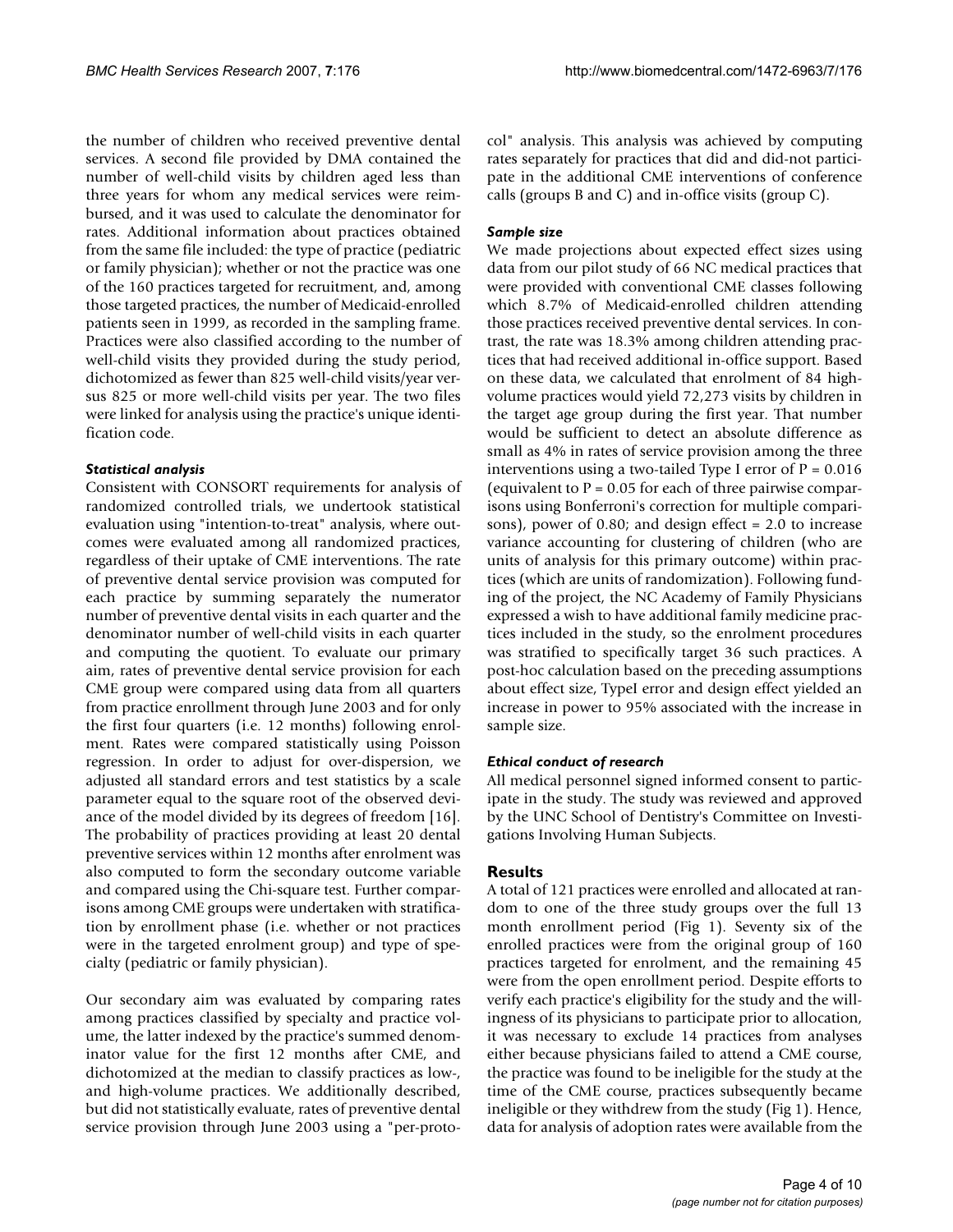

- Medicaid-enrolled children aged 0-3 yrs
- † Two Community Health Centers and one practice that had participated in the pilot study
- ‡ One practice closed, one practice ceased seeing children, and in one practice the physician who completed CME subsequently left the practice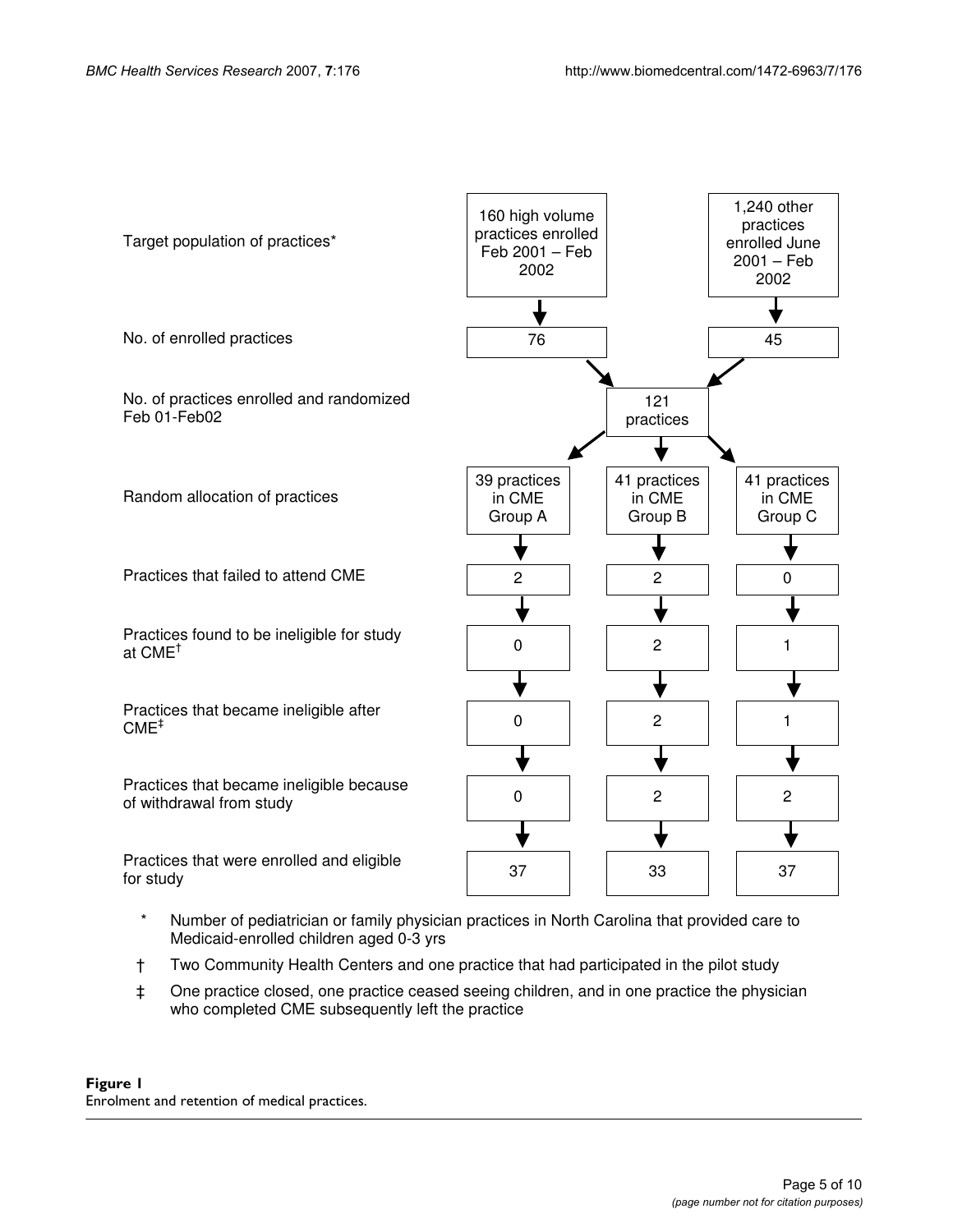remaining 107 eligible practices that were enrolled in and eligible for the study.

Training was provided to 323 medical personnel (171 physicians and 152 other staff) at the 107 study practices, ranging from 1 to 17 personnel per practice (1 to 7 physicians per practice), with a median of 2 personnel (1 physician) per practice. A single person was trained at 43 practices, two people were trained at 27 practices, while at the remaining 37 practices, three or more people were trained. There was no statistically significant difference among study groups in the number of trained personnel per practice ( $P = 0.40$ ) or trained physicians per practice  $(P = 0.97$ , Kruskal-Wallis test).

Larger practice volume, as indexed by the number of Medicaid-enrolled children aged 0–3 years in 1999, was associated with a greater probability of being enrolled and eligible for the study (Table 1). However, no statistically significant differences in the probability of enrollment and eligibility were found between pediatric and family physician practices. As expected under random allocation, the percentage of practices that were pediatric offices (57– 62%,  $P = 0.88$ ) and that were targeted for enrollment (54– 72%,  $P = 0.27$ ) did not differ significantly among CME groups. Additionally, practice volume, as indexed by the median number of well-child visits by children aged 0–3 years in the first 12 months after enrollment, ranged from 717 to 1024, but did not differ significantly  $(P = 0.96)$ among CME groups.

Only about one half of practices in Groups B and C participated in additional CME interventions, despite them being promoted heavily by research staff. Ten of the 33 practices in Group B and 12 of the 37 practices in Group C participated in at least one conference call; 24 of the 37 practices in Group C had an in-office visit.

During the first 12 months following enrollment, 107 practices provided a median of 824 well-child visits for children aged 0–3 years (range =  $0 - 12,860$  visits) with 104 practices providing one or more such visits. During that period, 56% of practices provided at least one preventive dental visit, 43% provided at least 20 such visits, and 36% provided at least 40 such visits. For the period of full claims enumeration, through June 2003, all practices provided at least one well-child visit for children aged 0–3 years (median =  $1,711$ , range =  $33 - 19,558$  visits) and 63% of practices provided at least one preventive dental visit. The overall rate of service provision through June 2003 was 10.0 preventive dental services per 100 wellchild visits, although the rate varied considerably from 0 in 47 practices, to 66.4 in one practice. This produced a skewed distribution of rates among the 107 practices (Fig 2).

There were small and statistically non-significant differences among CME groups in rates of preventive dental services provision, whether measured within the first 12 months after enrollment, or using all available service provision data through June 2003 (Table 2). For example, during the first 12 months after enrollment, the service provision rate in Group B (12.9 preventive dental services per 100 well child visit) was approximately 25% greater than GroupC (8.5 preventive dental services per 100 well child visit), while Group A rates fell within that range. However, 95% confidence intervals overlapped substantially, and the corresponding P-value of 0.32 did not approach the threshold for statistically significance (Table 2). While rates of service provision were marginally higher using all available claims data through June 2003, only small and statistically non-significant differences were observed among CME groups. Similarly, the probability of practices providing at least 20 preventive dental services did not differ among CME groups (Table 2). Although not

**Table 1: Characteristics of practices associated with study participation among 160 targeted medical practices**

| Practice characteristic |     |      |                     | No. of practices targeted % of targeted practices enrolled P-value % of targeted practices enrolled & eligible | P-value           |
|-------------------------|-----|------|---------------------|----------------------------------------------------------------------------------------------------------------|-------------------|
| Practice volume         |     |      |                     |                                                                                                                |                   |
| $\leq$ 500 patients*    | 48  | 37.5 |                     | 27.1                                                                                                           |                   |
| 500-<1000 patients      | 60  | 48.3 | 0.19 <sup>†</sup>   | 45.0                                                                                                           | 0.03 <sup>†</sup> |
| $\geq$ 1000 patients    | 52  | 55.8 |                     | 51.9                                                                                                           |                   |
| Specialty               |     |      |                     |                                                                                                                |                   |
| Family medicine         | 55  | 43.6 | $0.51$ <sup>‡</sup> | 34.5                                                                                                           | 0.18 <sup>‡</sup> |
| Pediatrician            | 105 | 49.5 |                     | 45.7                                                                                                           |                   |
| All targeted practices  | 160 | 47.5 |                     | 41.9                                                                                                           |                   |

\* No. of Medicaid enrolled patients aged 0–3 yrs seen in 1999

† P-values are from Chi-square test (2 df)

‡ P-value is from Chi-square test (1 df)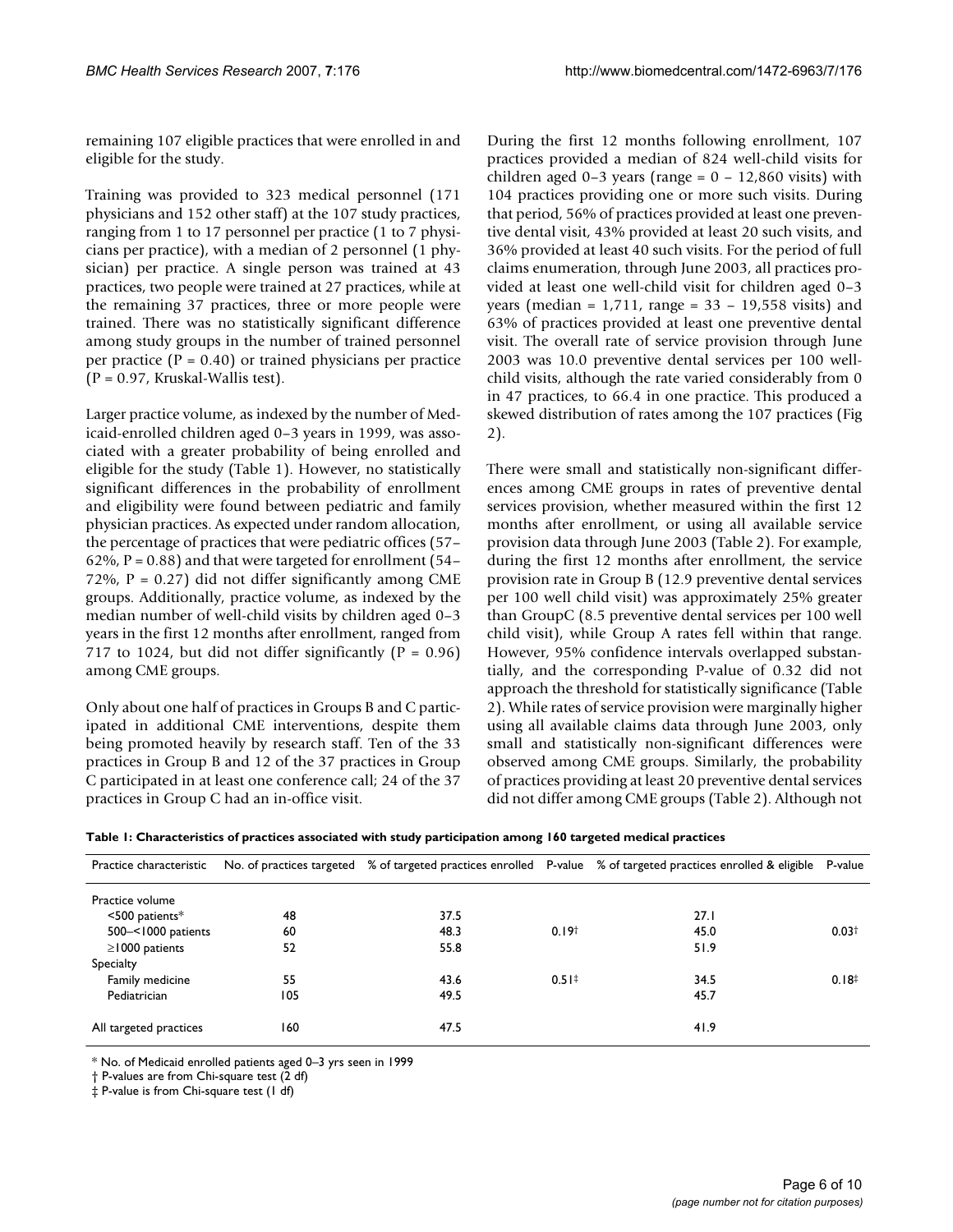

#### Figure 2

Histogram of rate of preventive dental services provision per 100 well-child visits.

shown in Table 2, among the 46 practices that provided 20 or more preventive dental services in the first 12 months, the rate of preventive dental visits was 16.2 (95%CI = 13.0 – 20.2) per 100 well-child visits during the first 12 months following enrolment.

In evaluating the second aim, we found that two practice characteristics were important predictors of preventive dental service provision: type of specialty and practice volume (Fig 3). Using all available data through June 2003, the rate was three times greater among pediatric practices (14.2 preventive dental visits per 100 well-child visits) than among family medicine practices (3.8 preventive dental visits per 100 well-child visits,  $P < 0.01$  – Fig 3). While high practice volume (above the median of 825

well child visits during the first year after enrolment) was associated with a two-fold difference in rates of preventive dental services provision, it was not statistically significant  $(P = 0.11, Fig 3)$ . Practice volume varied substantially between family medicine practices (median = 314 well child visits in the first year after enrollment) compared with pediatric practices (median = 1468 well child visits – data not shown). However, as illustrated in Fig 3, within each stratum of practice volume, pediatric practices persisted with a 3- to 4-fold greater rate of preventive dental service provision compared with family physician offices. Nonetheless, adjustment for type of specialty and practice volume did not alter the statistically non-significant differences among study groups in Table 2 (results not tabulated).

When group B practices were analyzed "per protocol", the rate of preventive dental visits through June 2003 was 21.5 services per 100 well child visits among the subgroup of 10 practices that participated in one or more conference calls compared with 3.9 services per 100 well child visits among the 23 practices that did not participate in conference calls. Within group C practices, the rate was 11.7 services per 100 well child visits for the 24 practices where an in-office visit was made compared with 0.1 services per 100 well child visits for the 13 practices where no in-office visit was made.

#### **Discussion**

The main finding from this study was that rates of preventive dental services provided in medical offices to young, Medicaid-enrolled children were not influenced by the type of CME offered to physicians and their staff. This was a surprising result, first because traditional CME, as offered to GroupA practices in 90 minute didactic sessions, generally is thought to be ineffective in producing change in practice behavior [9]. Yet even among GroupA practices in this study, nearly one half of practices (48.6%

|               |                  | Adoption during first 12 months after enrolment                | Adoption through June 2003                                            |                                                              |
|---------------|------------------|----------------------------------------------------------------|-----------------------------------------------------------------------|--------------------------------------------------------------|
| $CME$ group*  | No. of practices | % of practices providing $\geq$<br>20 preventive dental visits | No. of preventive dental visits per<br>100 well-child visits (95% CI) | No. of preventive dental visits per<br>100 well-child visits |
| A             | 37               | 48.6                                                           | $9.4(6.1 - 14.4)$                                                     | $11.6(8.0 - 16.8)$                                           |
| В             | 33               | 42.4                                                           | $12.9(8.7-19.0)$                                                      | $15.2(10.8-21.4)$                                            |
| C             | 37               | 37.8                                                           | $8.5(5.6 - 12.8)$                                                     | $9.9(6.8-14.4)$                                              |
| All practices | 107              | 43.0                                                           | $10.0(7.9-12.0)$                                                      | $12.0(9.7 - 14.8)$                                           |
| P-value       |                  | $0.64$ <sup>t</sup>                                            | 0.32 <sup>‡</sup>                                                     | $0.24$ <sup>‡</sup>                                          |

 $*$  CME (continuing medical education) group  $A =$  didactic instruction;

CME group B = didactic instruction plus conference calls;

CME group C = didactic instruction plus conference calls plus in-office support

† P-value is from Chi-square test (2 df)

‡ P-values are from Poisson regression likelihood ratio Chi-square (2 df)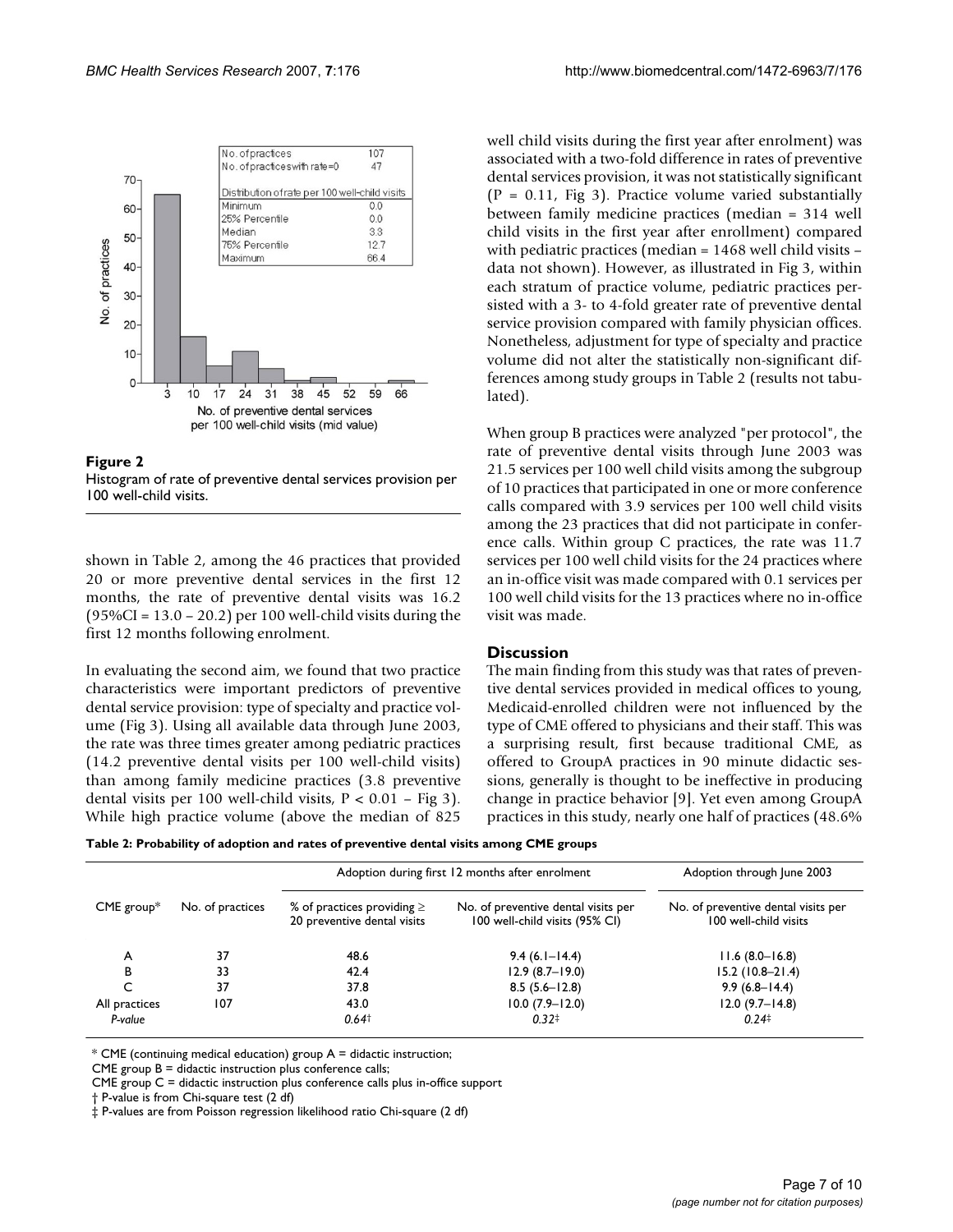

Rates of dental preventive serv ume **Figure 3** ice provision through June 2003 among medical practices classified by specialty and practice vol-Rates of dental preventive service provision through June 2003 among medical practices classified by specialty and practice volume.

– Table 2) provided at least 20 preventive services during the year following CME and nearly 10% of Medicaid enrolled children making well-child visits to those offices received the preventive services (9.4 services/100 well child visits – Table 2).

One explanation for this null result is that only about one half of practices in CME groups B and C participated in the additional CME interventions that were offered. Yet, when developing this project, we felt that support in addition to traditional CME would be critical because most physicians receive little instruction in oral health care during their training [17] and one aspect of the intervention, fluoride varnish, had become available only recently in the US [6]. For that reason, we dedicated the time of one project staff member to providing CME, including inoffice visits to provide hands-on assistance, and her efforts were supported by the professional societies that promoted the intervention, together with our own research staff who had considerable experience with implementing change in medical practices. The null effect was all the more surprising in view of qualitative findings from a study at one university-affiliated hospital pediatric clinic, where medical personnel were trained and supported in provision of preventive dental services including varnish

[18]. In that study, the importance of identifying a "clinical leader" and a tracking system were reported to be critical enablers of adoption, and assistance in those aspects of medical office organization frequently was provided during in-office visits.

While it is tempting to conclude that those additional CME efforts were beneficial, based on the per protocol analysis where rates of service provision were at least twice as high among practices that made conference calls and that had in-office visits, these represent discretionary and post-randomization decisions. For those reasons, the observed association between additional CME and service provision may not be causal, and hence these findings from per protocol analysis do not demonstrate effectiveness. For example, it is possible that participation in additional CME activities was merely a marker of willingness to engage in the overall intervention, while the decision not to participate may have reflected a general reluctance, unwillingness or inability to adopt these dental preventive procedures.

Other factors may explain the observed lack of difference in adoption rates between the three experimental groups in this study. An important aspect of the program was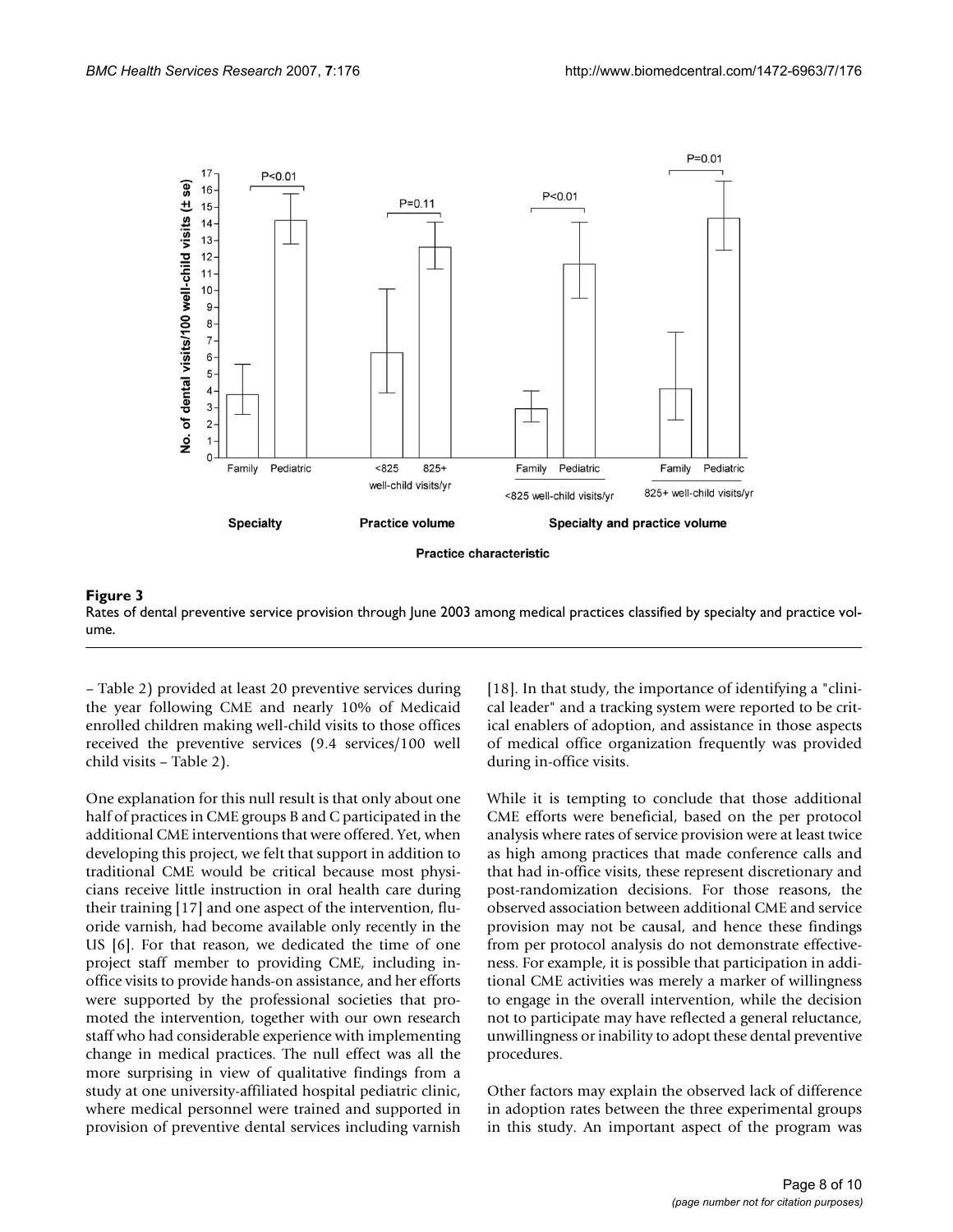financial reimbursement (\$43 for a child's first visit, \$38 per subsequent visit) which was reported by several physicians to be a significant incentive. It seems likely that the opportunity for new income provided through this dental program was sufficient motivation for practitioners to contemplate providing the services. Furthermore, many medical providers said that they found the technical advice to be straightforward. These reports are consistent with our finding that pediatricians and family physicians already had quite high levels of knowledge in basic aspects of dental decay [19]. Similarly, a large majority (83%) of pediatricians in Washington State said that they already provided anticipatory guidance in oral health, prior to receiving training in dental care [20]. We note, also, that other intensive programs promoting practice change have not necessarily been effective in changing practice-based or patient-based outcomes [21].

Additional aspects of the intervention may have limited the impact of enhanced CME methods on the outcomes studied here. Unlike some "learning collaborative" interventions, where practices are enrolled only after expressing and demonstrating enthusiasm to be involved [11], we recruited widely among practices with the intention of maximizing coverage of Medicaid-eligible children in NC. Additionally, some of the enhanced CME activities were under-utilized. For example, conference calls were joined usually by only half a dozen practices, and only 25 of the 41 practices in GroupC agreed to an in-office visit.

An additional explanation for the observed lack of difference among CME groups may be due to the nature of practices that chose to enroll during the first year of the statewide program. These early-enrolling practices may have been particularly enthusiastic, thereby minimizing the potential for different forms to CME to have an effect on adoption. Lewis et al found that primary care physicians who undertook training in similar preventive dental procedures had characteristics consistent with early-adopters of innovation, including greater empathy and a more favorable attitude to change [22]. It remains possible, therefore, that more intensive CME would be influential among later-trained practices. Finally, the relatively shortterm duration of follow-up reported here and the restriction of this analysis to process-based outcomes of service provision limit the capacity to comment on potential long-term changes and impact on children's oral health.

Notwithstanding the overall lack of differences among study groups, the finding that 38–49% of practices provided 20 or more preventive dental visits within 12 months represents a substantially greater probability of adoption compared with the 29% of dentists who provided dental visits to at least 20 Medicaid-eligible children per year in the period [2]. While an average of only 10.0

preventive dental services were provided per 100 wellchild visits, we believe this is a substantial contribution to oral health for the NC child Medicaid population for two reasons. First, at a population level, it almost doubles the estimated rate of 20% of Medicaid-enrolled children who receive preventive dental services [13] and the 14% of 2– 3 year old Medicaid-eligible children who make a dental visit [3]. Furthermore, primary care physicians are distributed widely throughout NC, in contrast to dentists: 79 of the state's 100 counties qualify as federally recognized dental professional shortage areas.

Second, at the practice level, the rate of 10 preventive dental services per 100 well-child visits is meaningful, given that the denominator count of well-child visits is represented by many visits that occur in the earliest months of life, prior to tooth eruption, while far fewer are well-child visits occurring towards the end of the age-range covered by this program. While the NC DMA preventive dental program included children up to the third birthday, the program required that all three components be provided in order for reimbursement to be claimed: screening, education and varnish application. Because teeth generally begin to erupt at the age of six months, the services effectively cannot be provided before that age, by which time the first four well-child visits scheduled in the Early Periodic Screening, Detection and Treatment (EPSDT) program would have been completed. The next six scheduled EPSDT well-child visits, occurring from 6 months through 24 months of age, therefore represented the main opportunities for medical personnel to provide these preventive dental services, although additional opportunities existed at visits other than well-child visits. The consequence is that the denominator used here to calculate rates gives a pessimistic estimate of practice activity, and the true rate could be higher, perhaps by as much as a factor of two. If that were the case, the rate in this study could arguably be doubled, to 20%, which would be comparable to the rate of 131 applications per 600 well-child visits (22%) reported in a study undertaken in one university-affiliated hospital pediatric clinic [18].

This study confirmed our expectation that large volume practices and pediatrician's offices were the settings most likely to implement these dental preventive practices. The stratified analysis (Fig 3) further suggests that the relatively higher rate of preventive dental services in pediatrician's offices is not merely a consequence of their larger practice volume compared with family physician practices. There are probably several aspects of pediatric practice, aside from practice volume, that increases the likelihood of adopting these procedures, including existing appointment systems that can readily integrate dental services into well-child visits.